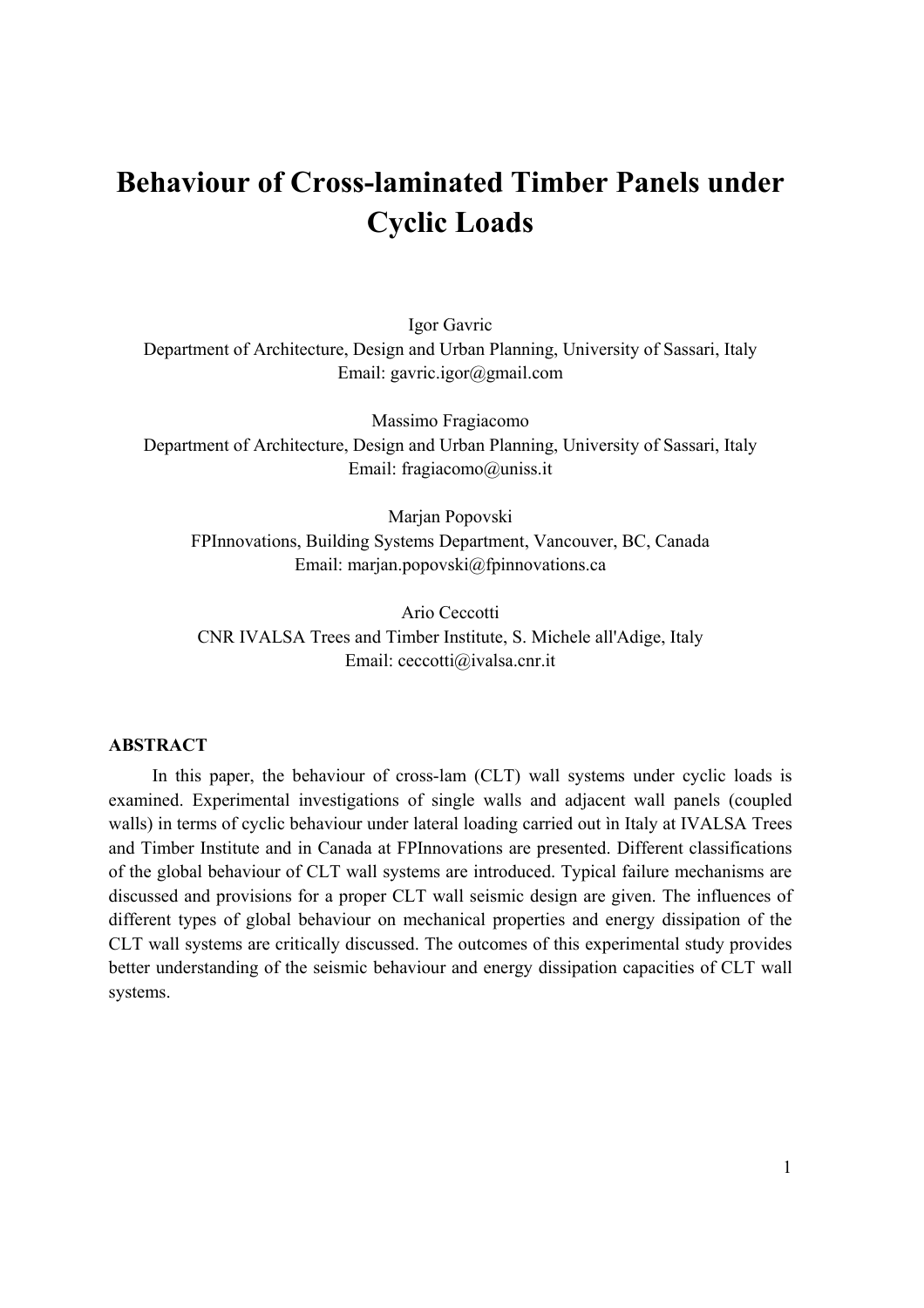## **1. Introduction**

The key objective of this paper is to understand in detail how lateral systems in crosslaminated (CLT) structures behave under seismic actions, and how they influence the overall performance of CLT buildings in a seismic event. This is an important issue as this technology has become widespread in several regions of the world including earthquakeprone areas such as Italy, Japan and North America. Thus, in the past and recently, several experimental projects were performed on this subject.

A comprehensive study to determine the seismic behaviour of CLT wall panels was conducted at the University of Ljubljana, Slovenia. Numerous quasi-static monotonic and cyclic tests were carried out on walls with lengths of 2.44 m and 3.2 m and a height of 2.44 m or 2.72 m (Dujic et al., 2004, Dujic & Zarnic, 2005). Wall panels were subjected to different levels of vertical loads and monotonic or cyclic horizontal load applied according to different loading protocols. Also, the wall panels were tested at various boundary conditions, which enabled the development of wall deformations from the cantilever type to the pure shear. Influences of boundary conditions, magnitudes of vertical load and type of anchoring systems were evaluated in terms of wall deformation mechanisms and shear strengths of wall segments (Dujic et al., 2006a). Further, the influence of opening on the shear properties of CLT wall panels was investigated (Dujic et al., 2006b, 2007). Numerical models of CLT wall panels were implemented in the software package SAP2000 and verified against test results (Dujic et al., 2008). Results of the parametric study were used to derive analytical formulas describing the relationship between the shear strength and stiffness of CLT wall panels without and with openings.

This paper presents an extensive study of the behaviour of CLT panels subjected to cyclic horizontal loads. In previous years, extended experimental studies on CLT panels were conducted at CNR IVALSA Trees and Timber Institute (San Michele all' Adige, Trentino, Italy) by Ceccotti et al. (2006), and Gavric et al. (2011, 2013) and at FPInnovations in Vancouver, Canada (Popovski et al. 2010). At CNR IVALSA, the first part of cyclic tests on CLT wall panels was performed in 2006, focusing on single wall panel behaviour and behaviour of CLT wall panels with openings (Ceccotti et al., 2006). The walls had different types of connectors (hold-downs, angle brackets) and boundary conditions. A second part of the experimental programme started in 2010 (Gavric et al., 2011, Gavric, 2013), with the aim to test single connectors (hold-downs, angle brackets, screwed joints) and better understand the behaviour of coupled CLT wall panels. Different types of vertical joints were tested (step joint, spline LVL joint) with several different configurations of anchoring connectors. Analysis of seismic performance was done, with detailed investigation of energy dissipation properties and equivalent damping ratio of CLT timber panels.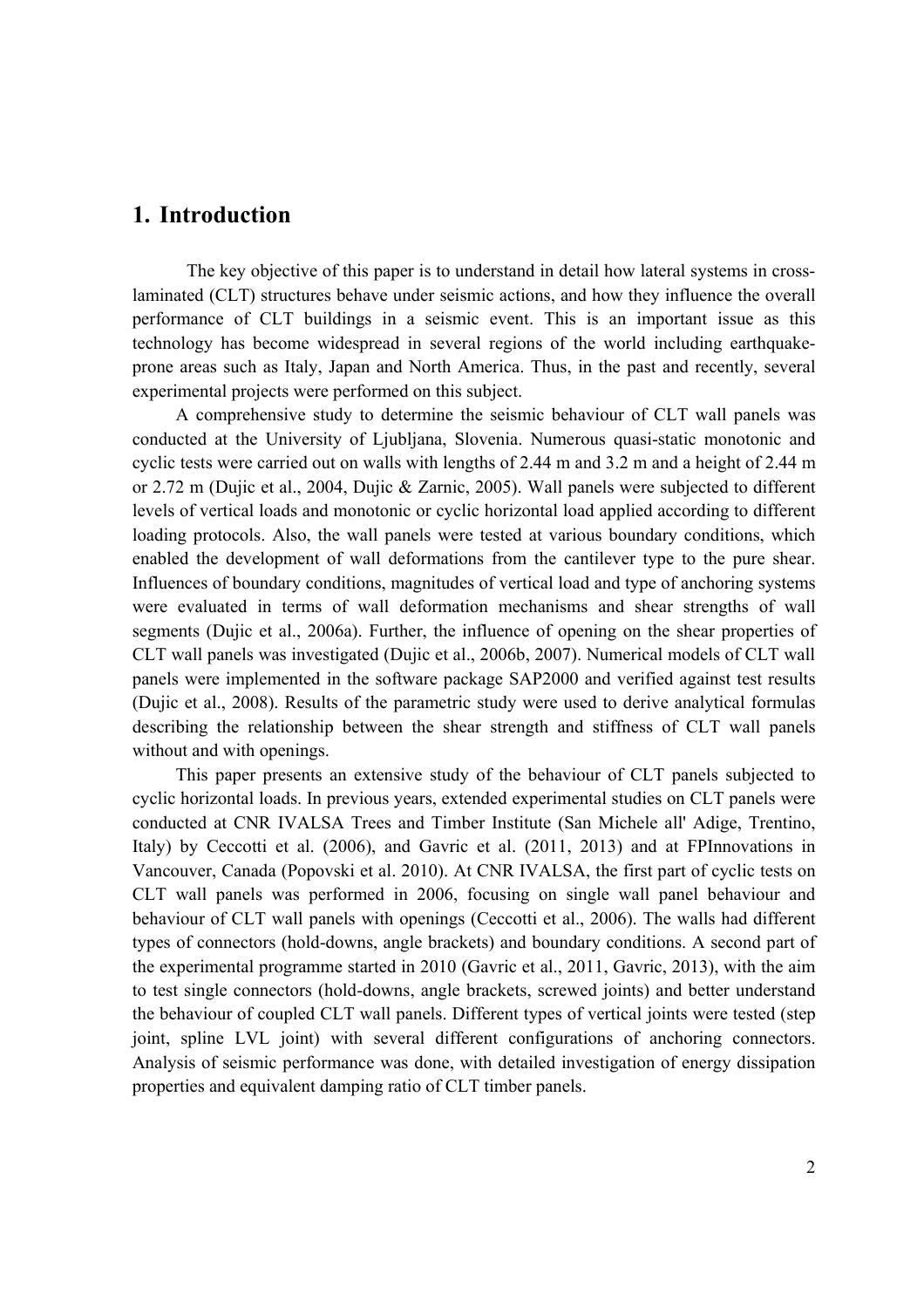Similarly, an extensive experimental programme on CLT wall panels subjected to cyclic lateral loads was undertaken at FPInnovations in 2010 (Popovski et al., 2010). Wall configurations included single wall panels with three different aspect ratios, multi-panel walls with step joints and different types of screws to connect them, as well as two-storey wall assemblies. Various types of metal connectors were used, as well as several types of fasteners such as annular ring nails, spiral nails, and screws with different diameters and lengths.

In this paper, the results of 49 cyclic tests (25 conducted at FPInnovations in 2010 and 24 performed at CNR IVALSA in 2006 and 2010) are discussed and compared. Test results were analyzed in terms of mechanical properties and observed failure modes. In addition, evaluation and analysis of energy dissipation properties and equivalent damping was performed. The influence on seismic performance of various parameters, including geometry of panels, vertical loads, connection configuration, number and type of metal connectors, type of fasteners and type of vertical joint between adjacent panels was also studied. Two different classifications of CLT behaviour types under cyclic loads will be introduced, and parameters that are influencing overall performance of CLT walls will be studied.

# **2. CLT Wall Test Experimental programme**

#### **2.1 CLT Wall Tests at CNR IVALSA Research Institute**

In 2005, an experimental study to quantify the seismic behaviour of CLT wall panels subjected to lateral loads was performed at CNR-IVALSA Institute (Ceccotti et al., 2006). This experimental research was a first step of the SOFIE project, which included experimental tests of full-scale CLT buildings (Ceccotti, 2008). The CLT wall testing programme involved single wall panels  $(2.95 \text{ m} \times 2.95 \text{ m})$  with different connection layouts, including walls with openings, subjected to cyclic loading with different levels of vertical loads applied on the wall (Figure 2.1). Wall-foundation and wall-floor connections were tested with different types of metal connectors, which were then used in the SOFIE buildings. Results from the quasi-static tests on CLT wall panels showed that the connection layout and design has strong influence on the overall behaviour of the wall. Hysteresis loops were found to have an equivalent viscous damping of 12% on average which makes the system suitable for implementation in high intensity earthquake-prone areas. The cyclic tests showed that the construction system is very stiff but still ductile (Ceccotti et al., 2006).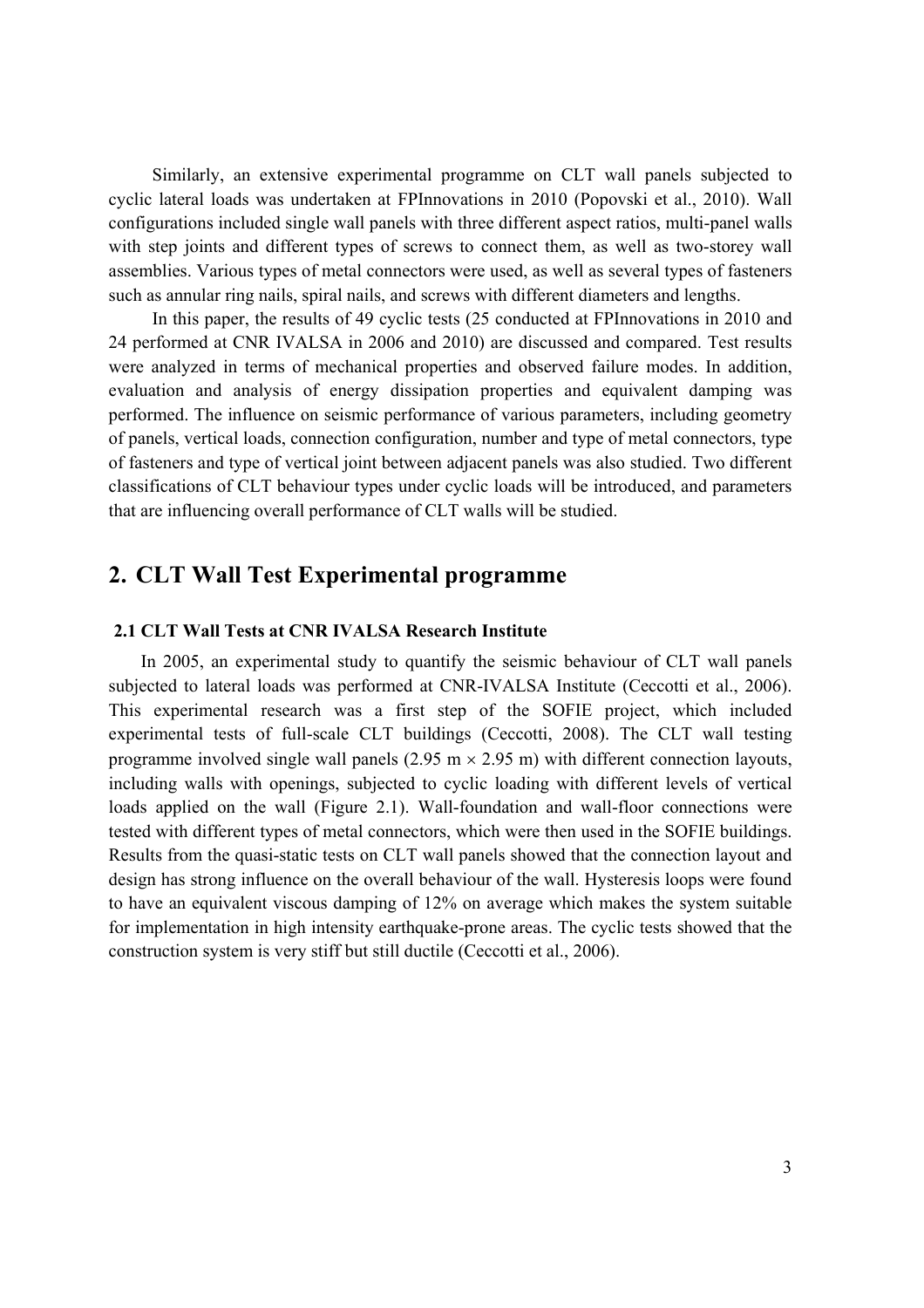

**Figure 2.1** *CLT wall test configurations tested at CNR IVALSA by Ceccotti et al. (2006) (dimensions in mm)* 

Additional experimental tests were conducted on CLT wall panels in 2010 and 2011. The main goal of this testing programme was to provide a better insight of the seismic performance of single and coupled adjacent CLT wall panels subjected to cyclic loads and to understand the differences in their seismic behaviour. Wall configurations included single panel walls with different connection layouts, coupled wall panels with half-lap joints and different types of screws to connect them. In total 16 cyclic wall tests were performed, including single walls and coupled walls with in-plane screwed connections. Different connection layouts were used, with the aim to investigate how they affect the entire wall behavior and, possibly, optimize the structural performance.

Experimental wall tests were performed on 2.95 m  $\times$  2.95 m single walls and on 1.48 m  $\times$ 2.95 m coupled walls (Figure 2.2). Different connector layouts and applied vertical load were used. The types of metal connectors, screws and nails used were the same as those used in the 3-story SOFIE building tested on a shaking table in Japan (Ceccotti 2008).



**Figure 2.2** *CLT wall test configurations tested at CNR IVALSA by Gavric (2013) (dimensions in mm)* 

The experimental test results were assessed in terms of strength, stiffness, energy dissipation, equivalent damping ratio, ductility and strength degradation, following the standard procedure from EN12512 (2001). The values of mechanical properties for a single wall specimen were analyzed by taking into account the results from the experimental hysteretic loops. Detailed assessment of these properties is presented in Gavric (2013).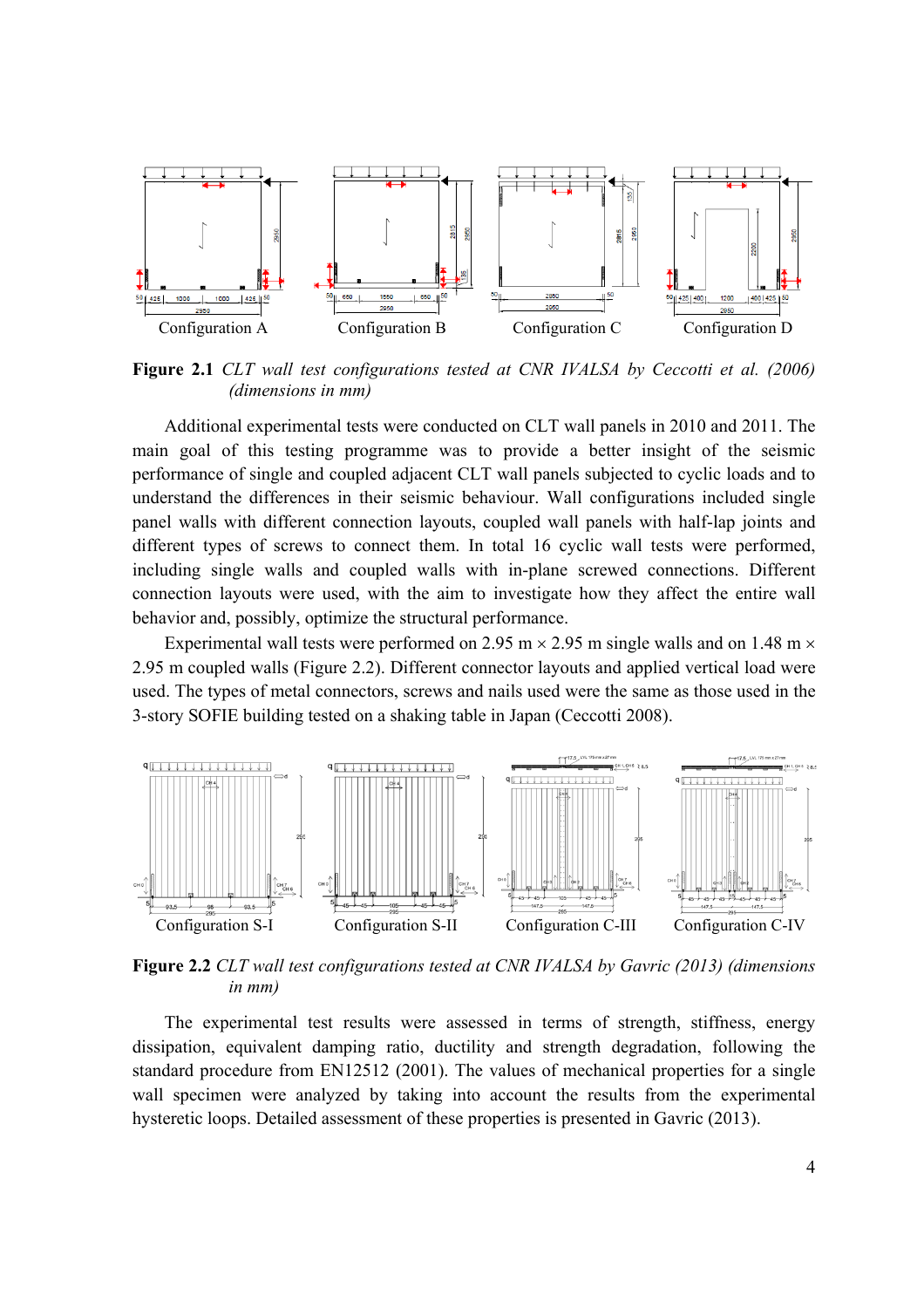#### **2.2 CLT Wall Tests at FPInnovations Research Institute**

In 2010 a series of monotonic and cyclic CLT wall tests was conducted at FPInnovations Research Institute, Vancouver, Canada (Popovski et al., 2010). In total 12 different configurations including one- and two-storey walls, single and coupled walls, and different wall-to-floor and wall-to-wall connections details were performed. Different types of connectors (hold-downs, angle brackets) and fasteners (ring nails, spiral nails, selfthreaded screws, timber rivets) were used as well as different aspect ratios, levels of vertical loads and loading protocols (Figure 2.3).



**Figure 2.3** *CLT wall test configurations tested at FPInnovations by Popovski et al. (2010)* 

Results from quasi-static tests on CLT wall panels showed that CLT walls can have adequate seismic performance when nails or screws are used to connect the steel brackets to the wall. The use of hold-downs with nails on each end of the wall enhanced the seismic performance of the wall panel. The use of inclined screws to connect the CLT walls to the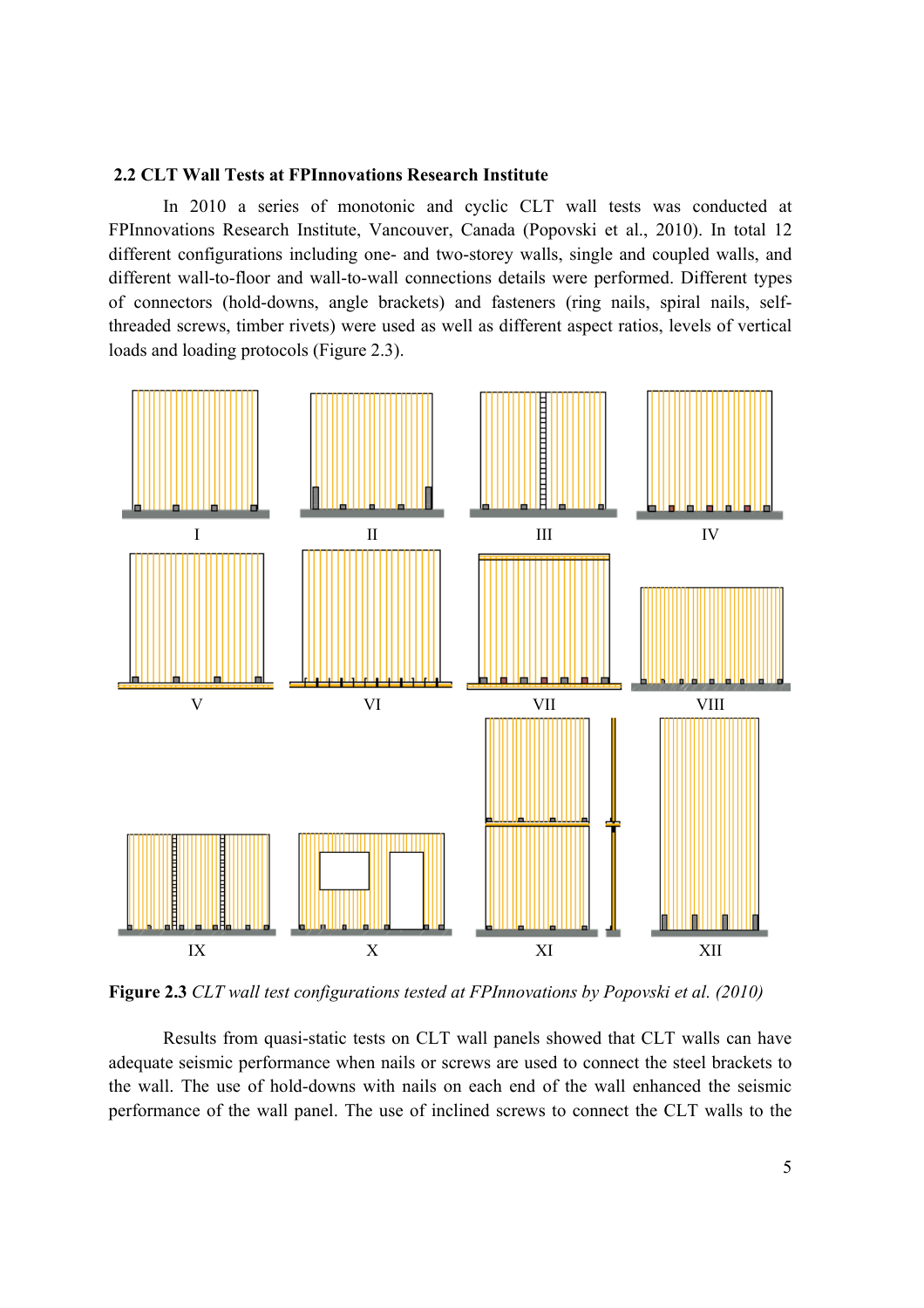floor panel underneath performed relatively poor in terms of seismic performance. The use of half-lap joints in longer walls proved to be an effective solution to reduce the wall length and consequently to improve the wall deformation capabilities.

# **3. Classification of CLT Walls Behaviour Types**

Understanding the behaviour of cross-laminated timber (CLT) wall systems subjected to lateral loads is crucial for a reliable seismic design of CLT buildings. In order to understand better what affects CLT walls seismic performance in terms of energy dissipation, hysteretic damping, ductility and displacement capacity (drifts), different classifications of wall panel behaviour under cyclic loading is presented in this section.

#### **3.1 Classification based on predominant type of wall deformation during cyclic loading**

The total top horizontal displacement  $\delta_{tot}$  (interstory drift) of a CLT wall panel is a sum of four components: (i) rocking  $\delta_i$ ; (ii) slip  $\delta_{si}$ ; (iii) shear deformation  $\delta_{sh}$ ; and (iv) bending deformation  $\delta_b$  (Figure 3.1):



**Figure 3.1** *Deflection components of a CLT wall panel (Gavric et al., 2011)* 

In nearly all tests, most of the total top horizontal displacement was a consequence of panel rocking and sliding. Shear and bending deformation of the panels were generally negligible as, on average, their contribution on the total deflection was only 2.77%. The only case where shear and bending deformations became more important was CLT wall panels with large openings. A correlation between type of CLT wall panel and predominant type of deformation was found. Based on the results of numerous CLT wall cyclic tests, the following classification based on predominant type of wall deformation during cyclic loading can be proposed:

- i) Rocking behaviour
- ii) Combined Rocking-Sliding behaviour
- iii) Sliding behaviour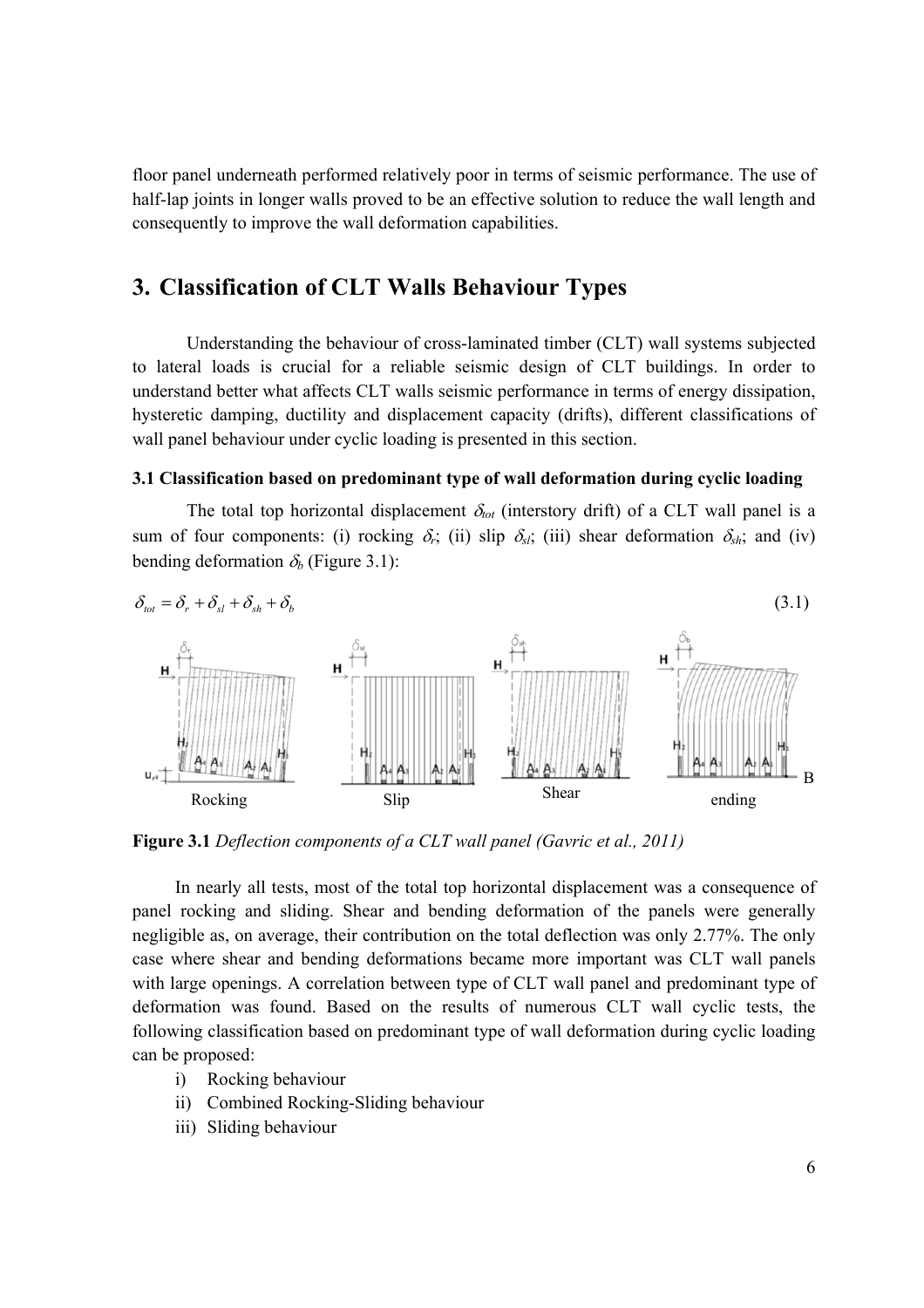While shear and bending contributions were almost negligible (except for walls with large openings, see Dujic 2007), rocking deformation was governing the wall behaviour in the cases of coupled wall panels and tall wall panels. It was found that the geometry (aspect ratio) of the CLT panels influences significantly the rocking and sliding contributions to the total lateral displacement of the panels. In case of single wall panels with aspect ratios 1:1, panels with the same number of metal connectors but using angle brackets at the ends instead of hold-downs exhibited a significantly higher rocking behaviour. The higher proportion of sliding in case of walls with hold-downs is due to the lower shear stiffness of hold-downs in comparison with angle brackets. Furthermore, higher levels of vertical load decreased the rocking contribution, thus increasing the sliding contribution of the panel. Long wall panels had combined rocking-sliding behaviour, again due to the panel aspect ratio. Walls with relatively low number of metal connectors behaved predominantly with sliding as the resistance to overturning moments was higher than the panel shear resistance. Figure 3.2 presents the percentages of the rocking contribution to the total ultimate top horizontal displacement of the CLT wall panels tested at IVALSA and FPInnovations.



**Figure 3.2** *Percentages of rocking contribution to the total CLT wall deformation at ultimate displacement under cyclic loading* 

As can be seen in Figure 3.2, the rocking contribution was the highest in coupled CLT walls, followed by single walls with brackets only. The lowest rocking contribution was observed in the case of single CLT walls with hold-downs and angle brackets. On average, the rocking contribution for coupled walls was  $84.2\%$  (N = 14, COV = 5.0%), for single walls with only angle brackets was 79.3% ( $N = 14$ ,  $COV = 11.1$ %) and for single walls with hold-downs and brackets was  $61.5\%$  (N= 17, COV = 18.3%).

#### **3.2 Classification based on panels interaction during cyclic loading**

Theoretically, there are three possible scenarios for the behaviour of adjacent CLT wall panels subjected to cyclic lateral loads: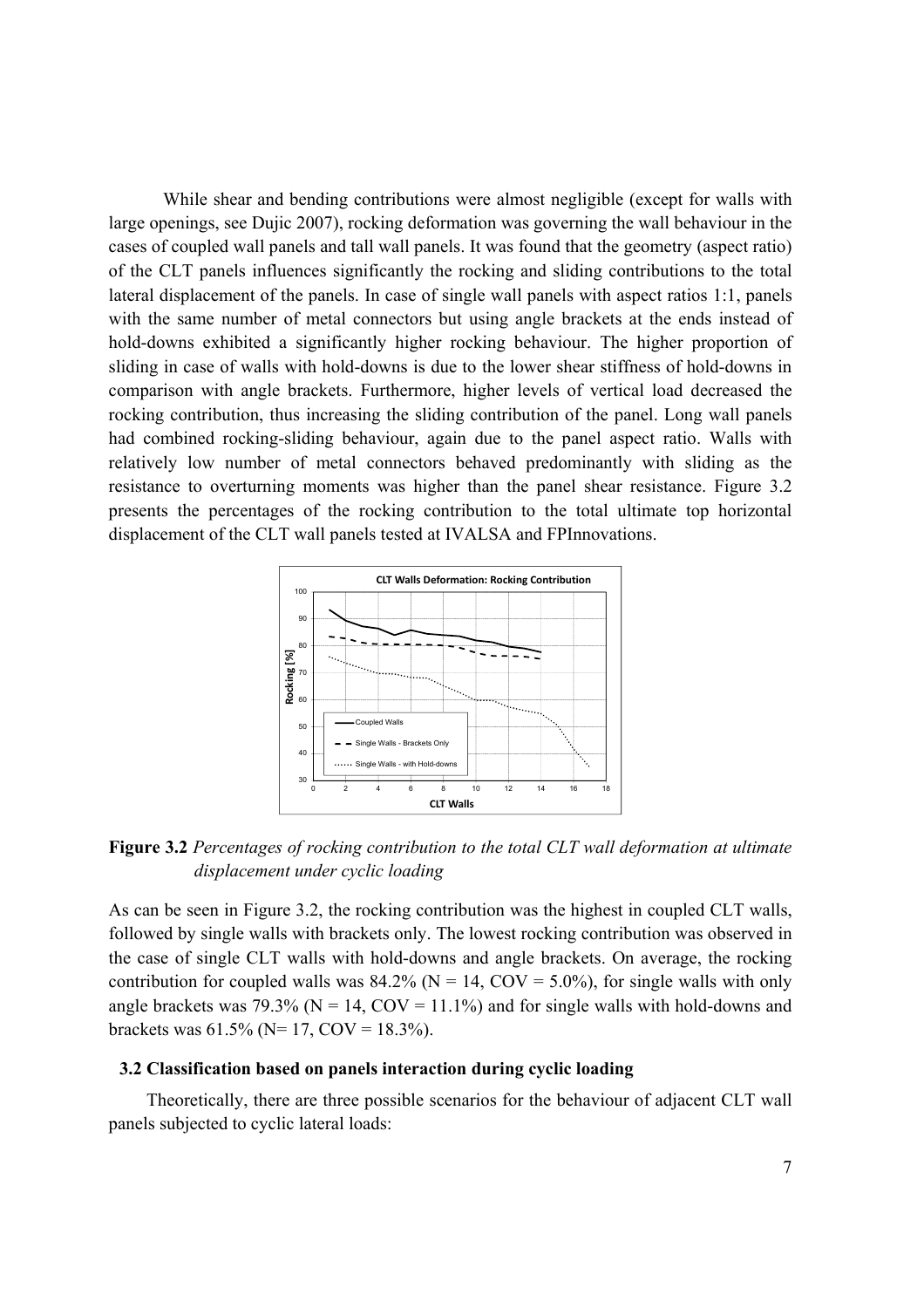- i) Coupled wall panels behaving as independent, individual panels (Coupled wall behaviour)
- ii) Coupled wall panels behaving as partly fixed panels with semi-rigid screw connection (Combined Single-Coupled wall behaviour)
- iii) Coupled wall panels behaving as a single wall panel with rigid screw connection (Single wall behaviour)

In the first case, the vertical joint between wall panels is relatively weak in comparison to the anchoring connections, thus providing low level of stiffness between individual wall panels. While being loaded with lateral forces, connected panels behave as individual panels, rocking around each individual lower corner (Figure 3.3a). Conversely, if the vertical connection between coupled wall panels is very stiff, the behaviour of coupled walls is to the same as the behaviour of a single wall panel, as shown in Figure 3.3c. In this case, the vertical connection has higher resistance than shear forces between wall panels, and is very stiff. The third possibility is an intermediate, combined behaviour between individual wall behaviour and fully connected walls behaviour. As vertical connections between coupled wall panels are semi-rigid, slight deformations (slip) of the vertical connection can take place (Figure 3.3b).



**Figure 3.3** *Types of behaviour of adjacent wall panels: (a) Coupled wall behaviour; (b) Combined Single-Coupled wall behaviour; (c) Single wall behaviour* 

Thus, special attention in coupled walls design should be given to the vertical connection between adjacent panels. By over-sizing the vertical connection may result in a completely different behaviour of the coupled wall panels. For example, if the stiffness of the vertical screwed connection is very high because large diameter screws are used at a small spacing, the behaviour of adjacent wall panels will become similar to that of a single wall panel. Thus, special care should be given when designing the vertical joint to achieve the desired wall behaviour. The ''Single wall behaviour'' results in higher strength capacity whereas the ''Coupled wall behaviour'' has lower elastic stiffness but attains larger ultimate displacements, which are also very important in earthquake design. Hence, the type of behaviour of wall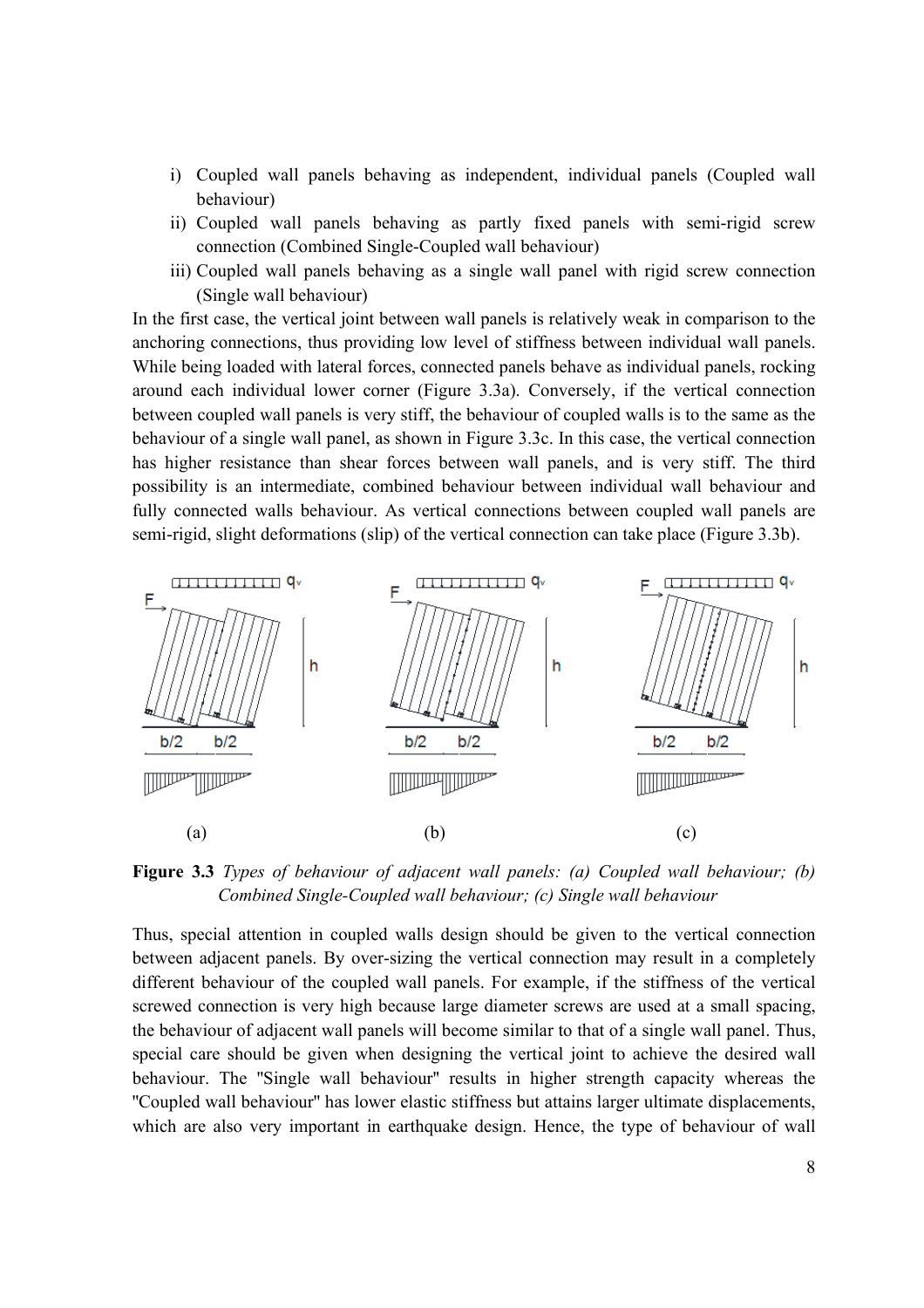subassemblies should be always decided a priori and then implemented into a proper design of the vertical joints. An example can be given by comparing wall tests 1.2, 2.1 and 2.3 (Gavric, 2013). Wall test 1.2 was a single wall (Figure 2.2, Configuration S-II), while walls 2.1 and 2.3 were coupled walls with screwed half-lap joint (Figure 2.2, Configuration S-III). As there were 20 screws connecting adjacent panels in case of Wall 2.1, the coupled panels behaved virtually as a single panel, exhibiting a very similar behaviour in terms of mechanical properties and energy dissipation capacity as wall panel 1.2. Wall 2.3 had only 50% screws in the vertical joint compared to Wall 2.1. This resulted in the so called ''coupled wall behaviour'', as both panels were rocking separately and not any more as one single panel. Here, the total dissipated energy was 35%-40% lower than in Walls 1.2 and 2.1. However, Wall panel 2.3 exhibited 33% higher ultimate displacement in comparison to single wall panel 1.2, showing higher level of flexibility. The reasons for the higher energy dissipation capacity of panels with ''single wall panel behaviour'' in comparison to wall panels with ''coupled wall behaviour'' up to a certain level of top horizontal displacement (interstory drift) is due to the aspect ratio of the panels.

Similarly, coupled wall CA-SN-11 (Figure 2.3 Configuration III) (Popovski et al., 2010) exhibited 43% lower energy dissipation in comparison with single wall CA-SN-03 (Figure 2.3 Configuration I), both having equal connection layout. Coupled wall CB-SN-16 with three adjacent panels (Figure 2.3 Configuration IX) had 37% lower total dissipated energy in comparison with a single long wall  $(3.45 \text{ m} \times 2.3 \text{ m})$  CB-SN-14 (Figure 2.3) Configuration VIII). The difference in unexpected higher level of energy dissipation is attributable to the aspect ratio of the panels; long single wall had aspect ratio 1.5:1, while each of the three adjacent panels in the long coupled wall had dimensions 1.15 m  $\times$  2.30 m (aspect ratio 1:2). The long single wall had three times higher elastic stiffness and 46% higher lateral load resistance  $F_{max}$ , but the long coupled wall exhibited 59% higher ultimate displacement (4.66% vs. 2.94% interstory drift). On the other hand, the single wall (CB-SN-14, Figure 2.3 Configuration VII) had a ductility ratio 26% higher than in the case of the coupled wall (CB-SN-16, Figure 2.3 Configuration IX), even if the ultimate displacement was significantly lower. The reason for that is the almost twice larger yielding displacement in case of the coupled wall (18.3 mm vs 9.5 mm) compared to the single wall. In terms of global behaviour, the failure mechanism was similar in both walls, namely: exceeded vertical uplifts in the corners of walls, while the horizontal displacements were relatively small.

A practical design rule is that all brackets in each individual wall panel should be placed symmetrically with respect to both panel edges. This provides symmetrical wall behaviour in both directions, which is needed as horizontal earthquake and wind loads alternate their direction.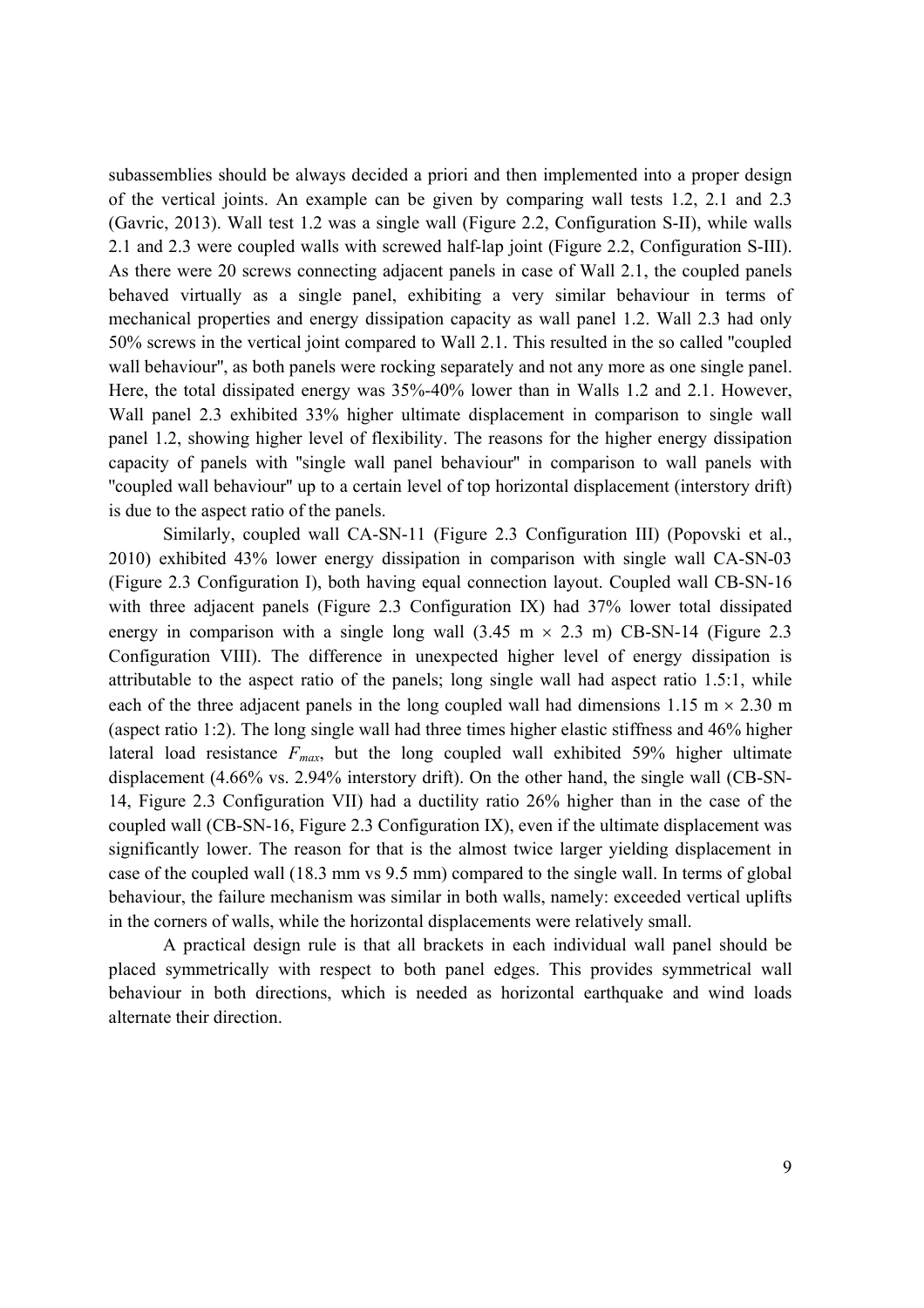## **4. Analysis of CLT Walls Behaviour Under Cyclic Loads**

Each CLT wall behaves under cyclic loading as a combination of the two classifications introduced in the previous section. How do these different combinations affect the walls performance under cyclic loads? The answer is provided in the following sections.

#### **4.1 Hysteresis loops and failure mechanisms**

Figure 4.1 displays the typical force-displacement hysteresis loops of CLT walls with different predominant types of behaviour.



**Figure 4.1** *Typical force-displacement hysteresis loops: (a) Rocking behaviour; (b) Combined Rocking-Sliding behaviour; (c) Sliding behaviour* 

In the first case (rocking mechanism), the CLT wall panel under horizontal cyclic loading failed due to exceeded uplifts as a consequence of rocking of the panel over the lower corners of the panel and crushing of the wood under the compressed corner. On average, the compression deformation of the lower corners of tested CLT panel was 2.6 mm. This value was higher for the walls with high height-to-width ratio (tall walls) and for the walls with higher vertical loads. Metal connectors (hold-downs, brackets) progressively yield, starting from the outer connectors, and progressing to the brackets installed in the central part of the wall. While in vertical (tension) direction metal connectors yielded and eventually failed, no significant deformation of connectors were observed in horizontal direction, thus no significant panel sliding occurred (Figure 4.1a). In cases of combined rocking-sliding mechanisms, the metal connectors failed due to combined shear-uplift displacements, thus yielding of the connectors occurred due to exceeded shear forces and the overturning moment (Figure 4.1b). In the last case, the sliding mechanism, the CLT wall failed due to exceeded shear resistance. Shear forces are concentrated in the angle bracket connectors, which consequently failed in shear (Figure 4.1c). Hold-downs do not have significant shear stiffness and shear resistance and typically fail due to buckling of the steel part when subjected to high shear forces.

Walls with rocking behaviour have the so called self-centering ability after being subjected to horizontal loads, due to the effect of vertical loads and the axial resistance of metal connectors. This means that after a seismic event, this type of wall system returns to the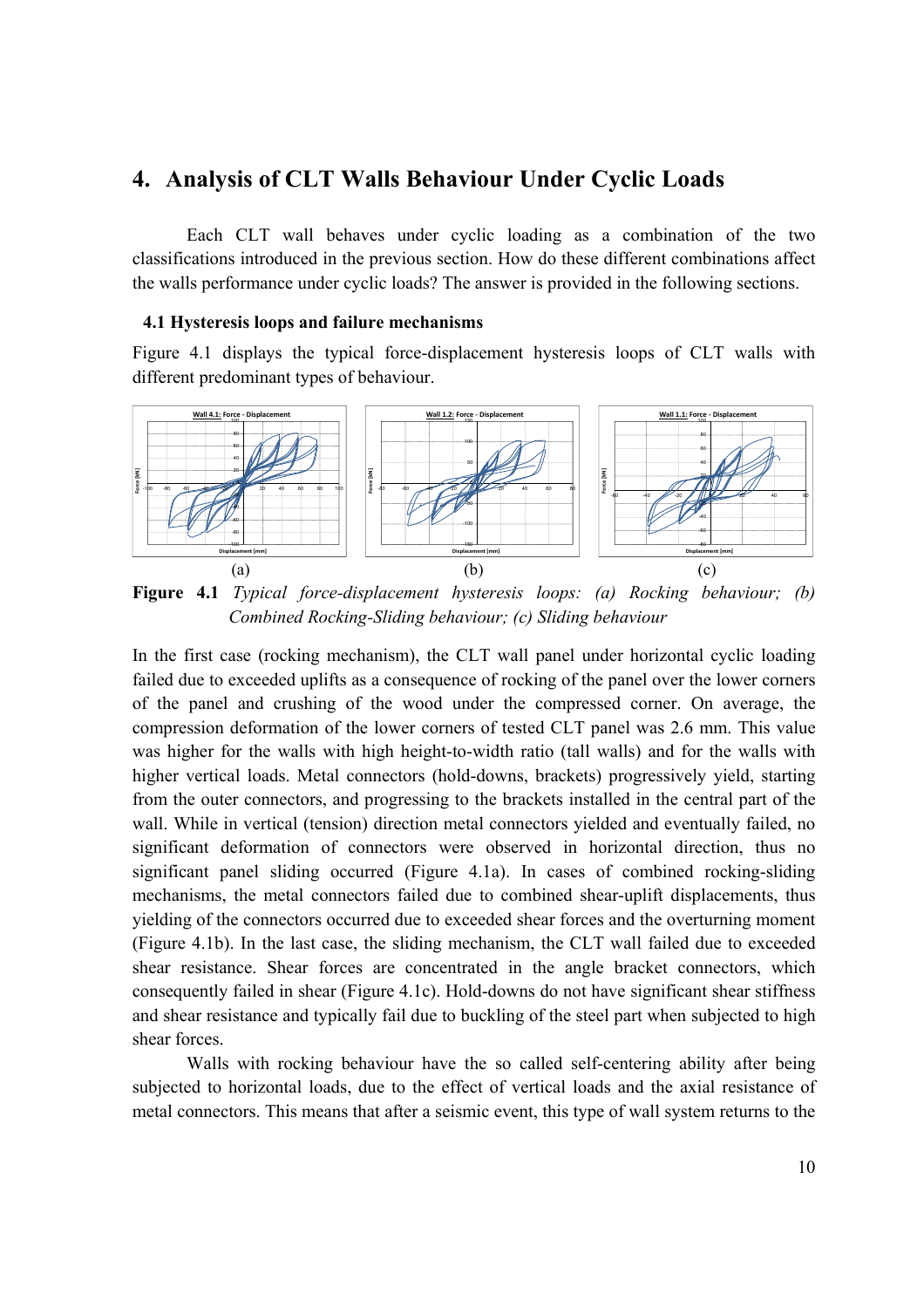initial vertical position without any significant residual displacements. This kind of behaviour is very desirable in terms of seismic performance of lateral load resisting systems as even for high level of damages in the connectors, the CLT building can snap back to the initial vertical position. The only residual damage will be localized in the nailed connections between the steel brackets/hold-downs and CLT panel, where some timber crushing at the CLT panelfastener connection will occur together with the plasticization of some fasteners. However, there will be little or no permanent deformation of the building, as the shaking table tests have clearly demonstrated (Ceccotti 2008). The damaged components can be easily replaced at the end of an earthquake, in this way minimizing the disruption caused by the seismic event, and enabling a prompt reuse of the building.

On the other hand, combined rocking-sliding behaviour has some non-reversible deformations after cyclic loading, while sliding mechanisms are not able to return by themself to the original position. Full scale building tests (Ceccotti 2008) showed that sliding of walls resulted in withdrawal of fasteners in walls perpendicular to them. That caused a reduction of strength and stiffness of the wall system in the opposite direction, thus reducing the overall strength and stiffness capacity of the entire building.

A suggestion is therefore given that at the wall level, plasticization should preferably occur in the hold-downs and angle brackets loaded in tension, whereas the angle bracket should ideally remain elastic in shear so that there is no residual slip in the wall at the end of the seismic event. This condition means that the angle brackets should be overdesigned with respect to the hold-downs. To achieve this result, capacity based design should be applied, in order to ensure that ductile modes of failure should precede the brittle modes of failure with sufficient reliability.

#### **4.2 Mechanical properties**

In terms of strength and stiffness capacity of CLT walls, the vertical load has beneficial impact. For example, Wall 3.6 (Figure 2.2 Configuration C-III) (Gavric, 2013) without any vertical load exhibited 45% lower lateral resistance and 24% lower initial stiffness in comparison with Wall 3.2 (Figure 2.2 Configuration C-III...) with 18.5kN/m vertical load. Similarly, wall CA-SN-00 (Figure 2.3 Configuration I) (Popovski et al., 2010) without any vertical load had 10% lower strength and 28% lower initial stiffness in comparison to wall CA-SN-03 (Figure 2.3 Configuration I) with 20 kN/m vertical load.

Higher elastic stiffness and strength of CLT walls can be achieved by increasing the number of metal connectors (wall CA-SN-20 vs CA-SN-03, Figure 2.3 Configuration IV), where 75% increased number of brackets resulted in 35% higher elastic stiffness and 55% higher strength. Moreover, presence of hold-downs in CLT walls increases the initial stiffness (80% higher  $k_{el}$  in case of wall CA-SNH-08A compared to CA-SN-03 without hold-downs, Figure 2.3 Configuration II).

As discussed in the previous section, coupled walls usually have lower elastic stiffness and strength capacity in comparison to single walls, while their ultimate displacement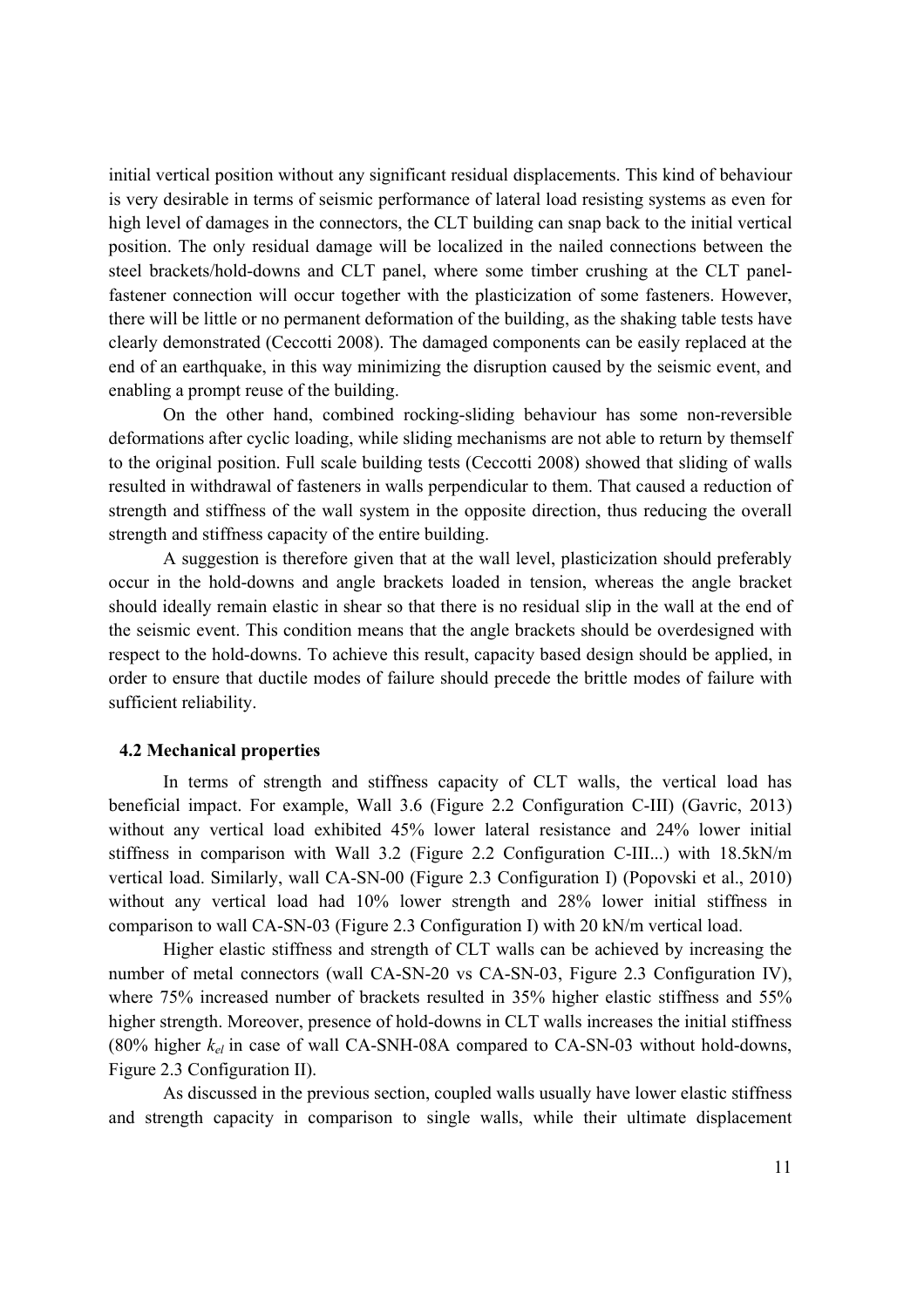capacity is higher. Walls with aspect ratio  $b/h < 1$  (tall walls), result in lower initial stiffness but higher displacement capacity in comparison with walls with ratio  $b/h > 1$  (long walls), if the connection layout in both cases has the same distribution (Popovski et al., 2010).

CLT walls anchored to CLT floor panels have lower lateral stiffness and resistance capacity in comparison with CLT walls which are anchored to the foundation. This is mostly due to the larger flexibility of the CLT floor panel compared to a reinforced concrete foundation, and to the reduced load-carrying capacity of fasteners used in timber (usually self-threaded screws) compared to fasteners used for concrete (usually bolts). Thus, CLT wall-CLT floor panel connections are in general weaker in comparison with CLT-foundation connections (Ceccotti et al., 2006, Popovski et al., 2010).

Higher ductility ratios did not always correspond to better performance of CLT walls in terms of being able to dissipate energy in non-linear range with larger ultimate displacement capacity. For example, walls CS-WT-22 (Figure 2.3 Configuration VI) and CS-WT-22B (Figure 2.3 Configuration VI) had relatively high ductility ratios (7.54 and 4.97, respectively) in comparison with walls which were able to dissipate larger amount of energy and underwent larger interstory drifts, like for example wall CA-SN-20 (Figure 2.3 Configuration IV) (ductility ratio 3.65) with almost three times larger interstory drift capacity and five times more dissipated energy. A study of parameters which could possibly influence drift capacity of CLT wall was done; relatively good correlation between absolute values of rocking deformations and interstory drifts was found ( $R^2 = 0.91$ ). Rocking deformations are directly related with CLT wall uplifts, which are usually measured during CLT wall experimental tests. Thus, instead of relative ductility definition (EN12512, 2001), emphasis should be given to total displacement capacity of CLT walls (Jorissen & Fragiacomo, 2011), as this quantity better represents the capacity of CLT walls to undergo large displacements during seismic events.

#### **4.3 Energy dissipation capacity**

In the previous sections, differences in total dissipated energy among different wall types were presented. In addition, equivalent viscous damping ratios were calculated for all walls  $(N = 49)$  at the displacement rate where the maximum force was attained.

For walls with single wall panel behaviour type with predominant rocking behaviour, the average hysteretic damping value was  $14.50\%$  (COV = 9.32%) for the 1<sup>st</sup> cycles and 9.86% for the 3<sup>rd</sup> cycles (COV = 13.97%),  $N = 25$ . For walls with coupled wall panel behaviour, the damping value was  $14.25\%$  (COV = 8.24%) for the 1<sup>st</sup> cycles and 9.76% for the 3<sup>rd</sup> cycles (COV = 9.90%), N = 14. No significant differences in hysteretic damping ratios were observed for walls with single wall panel behaviour with predominant rocking mechanism and walls with coupled wall panel behaviour, even though significant differences in total dissipated energy were calculated (Section 3.2).

Walls with predominant sliding behaviour exhibited higher equivalent viscous damping values, namely on average 17.50% for the 1<sup>st</sup> cycles (COV = 7.57%) and 14.71% for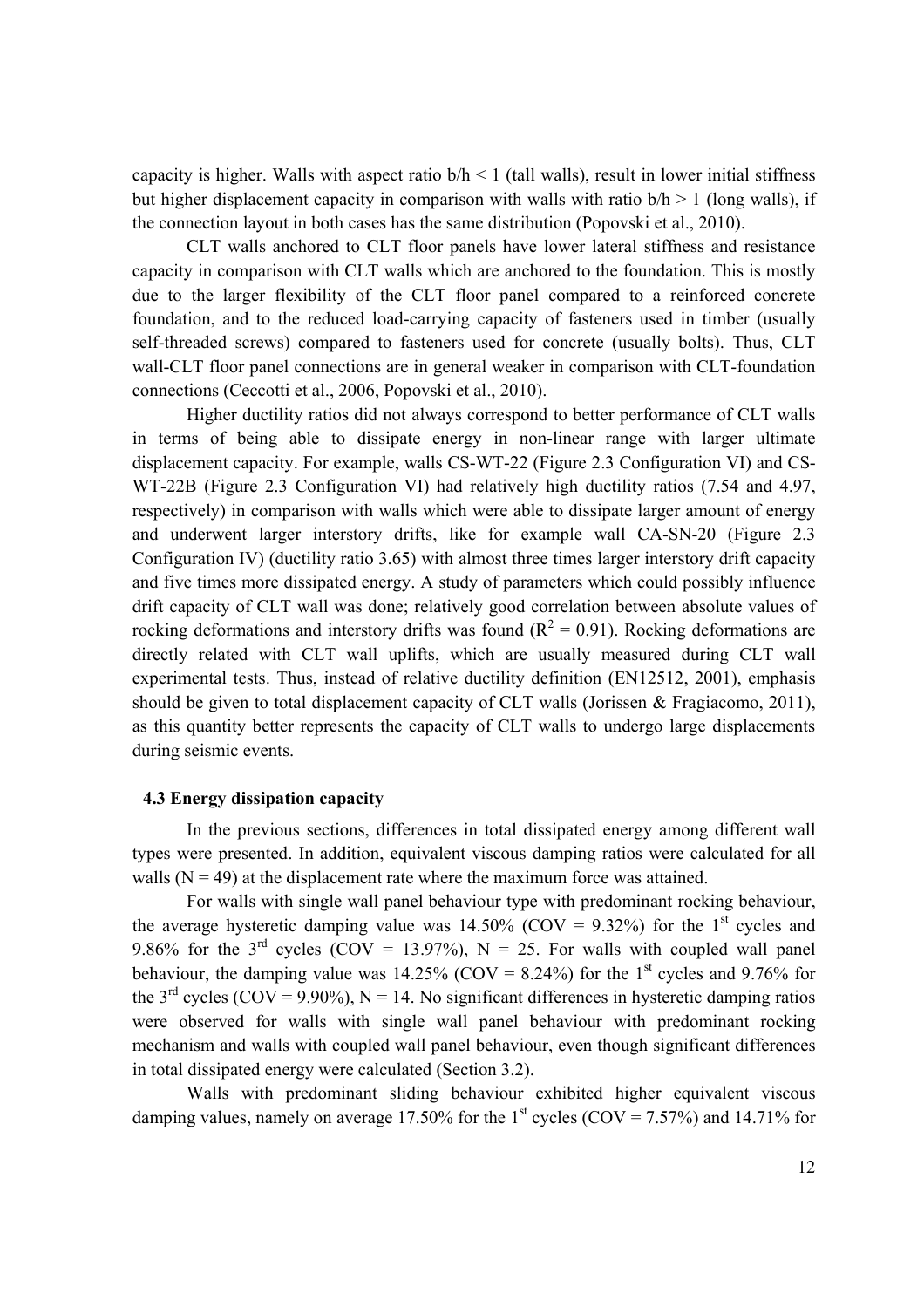the 3<sup>rd</sup> cycles (COV = 13.29%), N = 6. The higher values of hysteretic damping ratios in this case are due to the additional friction between CLT wall and floor panels, as the wall behaviour is predominantly sliding.

Tall walls had the lowest damping values; on average  $10.02\%$  for the  $1<sup>st</sup>$  cycles (COV  $= 16.48\%$ ) and 5.55% for the 3<sup>rd</sup> cycles (COV = 14.72%), N = 5.

### **5. Conclusions**

The study in this paper focused on the determination of different types of CLT walls behaviour, and how these types affect properties such as strength and stiffness capacity, displacement capacity (drift capacity), ductility ratios, energy dissipation capacity and hysteretic damping values, which are all important in seismic design of CLT systems. In addition, observations on the failure modes of connections provided an insight on how a proper design of typical CLT connections should be carried out. Different type of global panel behaviour resulted in different level of energy dissipation capacity. CLT wall panels with single wall panel behaviour performed better than walls with coupled wall behaviour in terms of total dissipated energy until a certain level of interstory drift. On the other hand, panels with coupled wall behaviour can exhibit higher ultimate displacements. Special attention should be given to the design of vertical joints between adjacent wall panels, as the global behaviour of wall panels can change dramatically and, consequently, the wall performance in terms of mechanical properties, energy dissipation capacity and displacement capacity can be significantly different.

For classification of CLT wall panels in terms of performance under cyclic loads, instead of relative ductility ratio definition, different quantities should be used. CLT wall properties such as interstory drift capacity and energy dissipation capacity can be evaluated more precisely using: (i) CLT wall uplifts, as a consequence of wall rocking; and (ii) types of wall global behaviour, namely: rocking behaviour vs sliding behaviour, and single wall panel behaviour vs coupled wall panel behaviour.

# **6. References**

- Ceccotti A., Lauriola M., Pinna M., Sandhaas C. (2006). *SOFIE Project Cyclic Tests on Cross-Laminated Wooden Panels*, Proceedings of the 9th World conference on timber engineering, Portland, Oregon (USA).
- Ceccotti A. (2008). *New technologies for Construction of Medium-Rise buildings in Seismic Regions: The XLAM case*. IABSE Structural Engineering International, 18(2), 156-165.